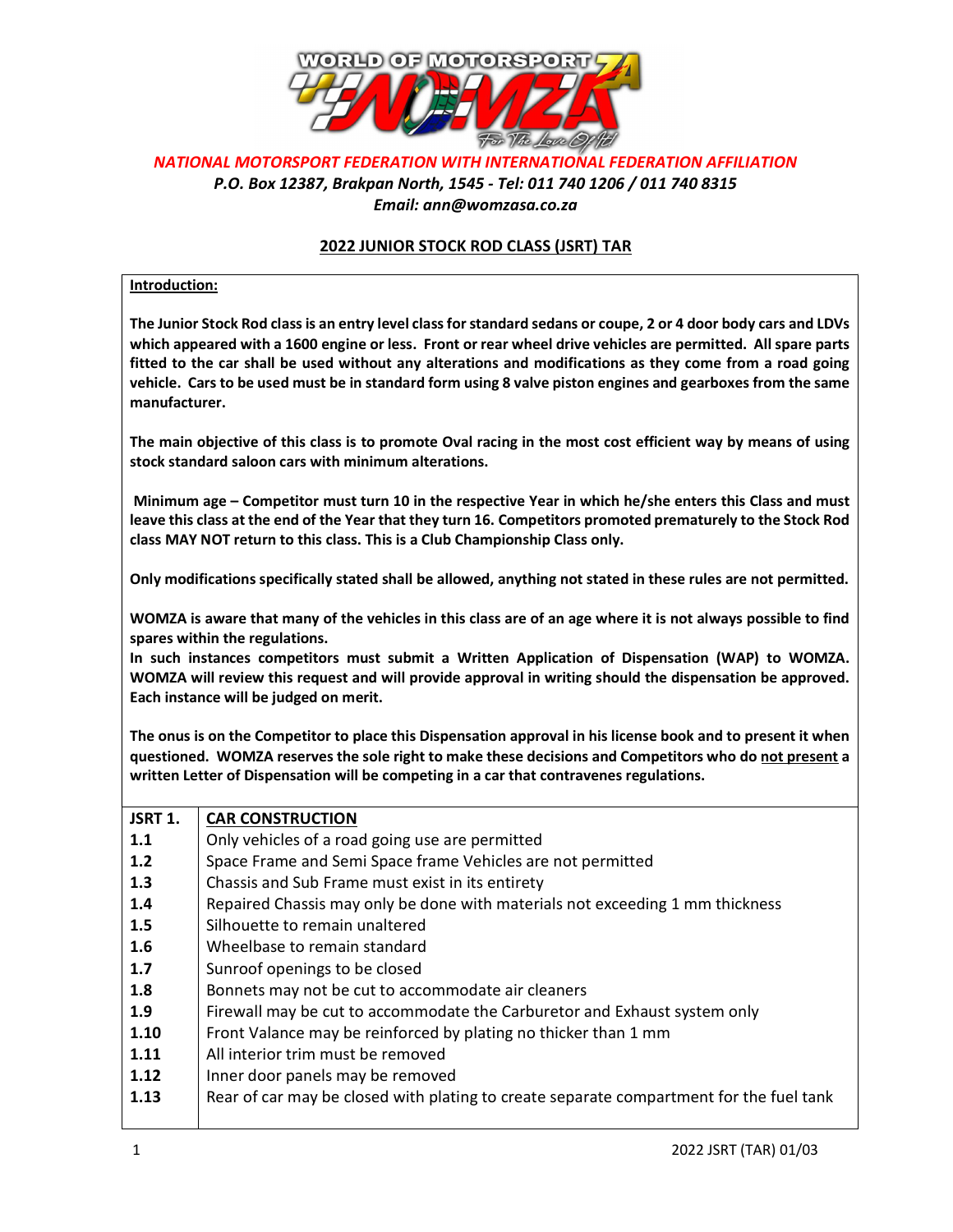| 1.14    | Fibre glass panels are prohibited; Cosmetic Panels )Bonnet, Boot Lid, Fenders, and doors)                      |
|---------|----------------------------------------------------------------------------------------------------------------|
|         | may be replaced with fiberglass providing the original silhouette is retained.                                 |
| 1.15    | Wheel arch spads are permitted.                                                                                |
| 1.15.1  | These spads may not protrude more than 50 mm and may only be manufactured from fibre                           |
|         | glass.                                                                                                         |
| 1.15.2  | Fibreglass spads are permitted provided they are rounded at the point where they reach                         |
|         | the front and rear fenders. They may NOT form sharp edges and scrutineers may request                          |
|         | for offending parts to be removed before allowing participation.                                               |
| 1.16    | Fibreglass body repairs are permitted                                                                          |
| 1.17    | Top of wheels may not protrude beyond the spads when viewed from above                                         |
| 1.18    | Only ORIGINAL bumpers and original bumper stiffeners are permitted.                                            |
| 1.19    | Engines must be mounted in original position                                                                   |
| 1.20    | Fuel Tanks must be covered if they are not placed behind "boot plate"                                          |
| 1.21    | Sill protectors permitted but may not exceed 38mm x2mm OD round tube or boxed 2mm                              |
|         | plating                                                                                                        |
| 1.21.1  | Sill protector must be rounded at the leading and trailing edges if it does not form part of                   |
|         | the wheel arch and spad.                                                                                       |
| 1.21.2  | Where round tubing is used there may not be more than 3 mounting points per side                               |
|         |                                                                                                                |
| JSRT 2. | <b>Brakes:</b>                                                                                                 |
| 2.1     | Brakes should remain standard                                                                                  |
| 2.2     | No modified pedal boxes are permitted                                                                          |
| 2.3     | No ABS brakes are permitted                                                                                    |
| 2.4     | Vehicles with brake drums on the front axle may be altered to accommodate brake discs                          |
|         | and calipers of latter models.                                                                                 |
|         |                                                                                                                |
| JSRT 3. |                                                                                                                |
|         | <b>Dimension and Weights</b>                                                                                   |
| 3.1     | Minimum weight of a stock rod will be 800kg including the driver                                               |
| 3.2     | All dimensions and specifications must be according to the manufacturer's specifications as                    |
|         | records by the Auto Date Digest unless there is proof of any error in the Auto Data Digest.                    |
|         |                                                                                                                |
| JSRT 4. | Engine:                                                                                                        |
| 4.1     | Engines may not exceed 1660 cc after reboring to maximum Manufacturer specification                            |
| 4.2     | The engine make must match the vehicle type i.e. Nissan engine in a Nissan body                                |
| 4.3     | Bore and Stroke must resemble original Manufacturers spec with max 060' allowed in bore                        |
|         | size discrepancy.                                                                                              |
| 4.4     | Flywheels from other models of the same Manufacturer may be utilized.                                          |
| 4.5     | Cylinder heads may only be used in combination with the block as per original                                  |
|         | Manufacturers spec.                                                                                            |
| 4.5.1   | Nissan 1200 Cylinder heads may be utilized in Nissan powered vehicles                                          |
| 4.6     | Fuel Injection heads are permitted, and an injector blanking plate mounted between the                         |
|         | head and inlet manifold, with a common bolt pattern, is permitted.                                             |
| 4.7     | Pistons in 1400/1500 cc Nissan engines may be changed provided the replacement piston                          |
|         | is from a road going vehicle, does not exceed maximum cc (SRT 5.1) and remains standard                        |
|         | apart from being balanced.                                                                                     |
| 4.8     | Electronic ignitions are permitted and restricted to original units or SA Manufactured                         |
|         | systems only.                                                                                                  |
| 4.9     | Carburetion can be altered to a maximum of 38 DCD Standard Weber Carburetor. Jetting<br>and linkages are free. |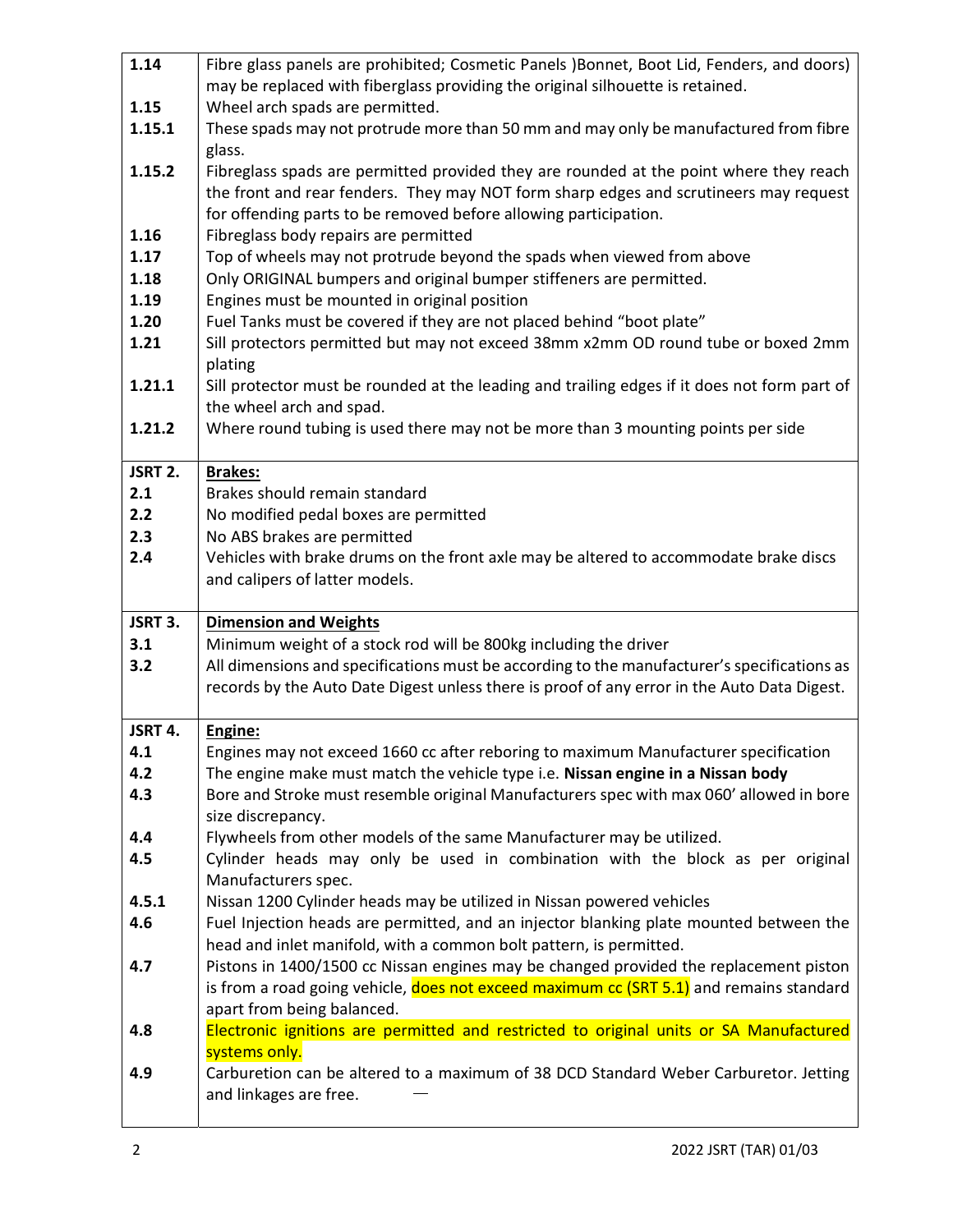| 4.9.1   | Programable Electronic Spark Management is permitted on vehicles using carburetors                                                                                        |
|---------|---------------------------------------------------------------------------------------------------------------------------------------------------------------------------|
|         | provided the Unit is produced in South Africa.                                                                                                                            |
| 4.10    | Electronic Fuel Injection is permitted with the following conditions                                                                                                      |
| 4.10.1  | Standard factory fitted plenum only                                                                                                                                       |
| 4.10.2  | VW Golf may only use the 1600 plenum with the 56mm standard throttle body.                                                                                                |
| 4.10.3  | Standard factory fitted throttle body only                                                                                                                                |
| 4.10.4  | Standard injectors as per factory specification                                                                                                                           |
| 4.10.5  | <b>Standard fuel rail only</b>                                                                                                                                            |
| 4.10.6  | Fuel pressure regulator is free                                                                                                                                           |
| 4.10.7  | Air cleaner is free                                                                                                                                                       |
| 4.10.8  | Management restricted to original units or South African produced aftermarket systems                                                                                     |
|         | only                                                                                                                                                                      |
| 4.10.9  | Original units may be chipped                                                                                                                                             |
| 4.10.10 | VW Golf engines restricted to MP 9 1.6 original unit if factory unit is utilized                                                                                          |
| 4.10.11 | <b>Fuel injection pumps are free</b>                                                                                                                                      |
| 4.11    | No SU Carburetors are Permitted, excepting in the 1275 Leyland Mini                                                                                                       |
| 4.12    | <b>Camshafts are free</b>                                                                                                                                                 |
| 4.13    | Vernier camshaft pulleys are permitted                                                                                                                                    |
| 4.14    | Pulleys and cam keyways may not be slotted to allow for movement and offset keys and                                                                                      |
|         | undersize keys are not permitted                                                                                                                                          |
| 4.15    | Alternator pulleys are free                                                                                                                                               |
| 4.16    | Intake manifolds are to remain standard; Original casting marks to remain.                                                                                                |
| 4.15    | No aftermarket manifolds permitted.                                                                                                                                       |
| 4.16    | Adapter plate between carburetor and intake manifold is permitted; The design on this<br>adaptor plate if free however the adaptor plate may not exceed 40mm in thickness |
| 4.17    | Intake and exhaust port on cylinder head are to remain standard                                                                                                           |
| 4.18    | No port matching                                                                                                                                                          |
| 4.19    | No air intake ducting will be permitted                                                                                                                                   |
| 4.20    | Electric water pumps are not permitted                                                                                                                                    |
| 4.21    | Flex plates are not permitted                                                                                                                                             |
| 4.22    | Flywheels to remain standard                                                                                                                                              |
| 4.23    | Balancing of engines parts is permitted.                                                                                                                                  |
| 4.24    | Crankshafts to remain standard                                                                                                                                            |
| 4.25    | Three angle valve seats are permitted                                                                                                                                     |
| 4.26    | Valves must be standard                                                                                                                                                   |
| 4.27    | Valve springs are free                                                                                                                                                    |
| 4.28    | Valve guides must be standard                                                                                                                                             |
| 4.29    | Sumps may be modified to prevent oil surge                                                                                                                                |
| 4.30    | Baffle Plates and trapdoors may be incorporated into the design                                                                                                           |
| 4.31    | The oil pick-up may be redirected                                                                                                                                         |
| 4.32    | Windage trays are permitted                                                                                                                                               |
| JSRT 5. | <b>Exhausts:</b>                                                                                                                                                          |
| 5.1     | Branches are permitted                                                                                                                                                    |
| 5.2     | Effective silencers are compulsory                                                                                                                                        |
| JSRT 6. | Fuel                                                                                                                                                                      |
| 6.1     | Only pump fuel is permitted                                                                                                                                               |
| 6.2     | Ethanol based pump fuel is not permitted                                                                                                                                  |
| JSRT 7. | <b>Steering and suspension:</b>                                                                                                                                           |
|         |                                                                                                                                                                           |